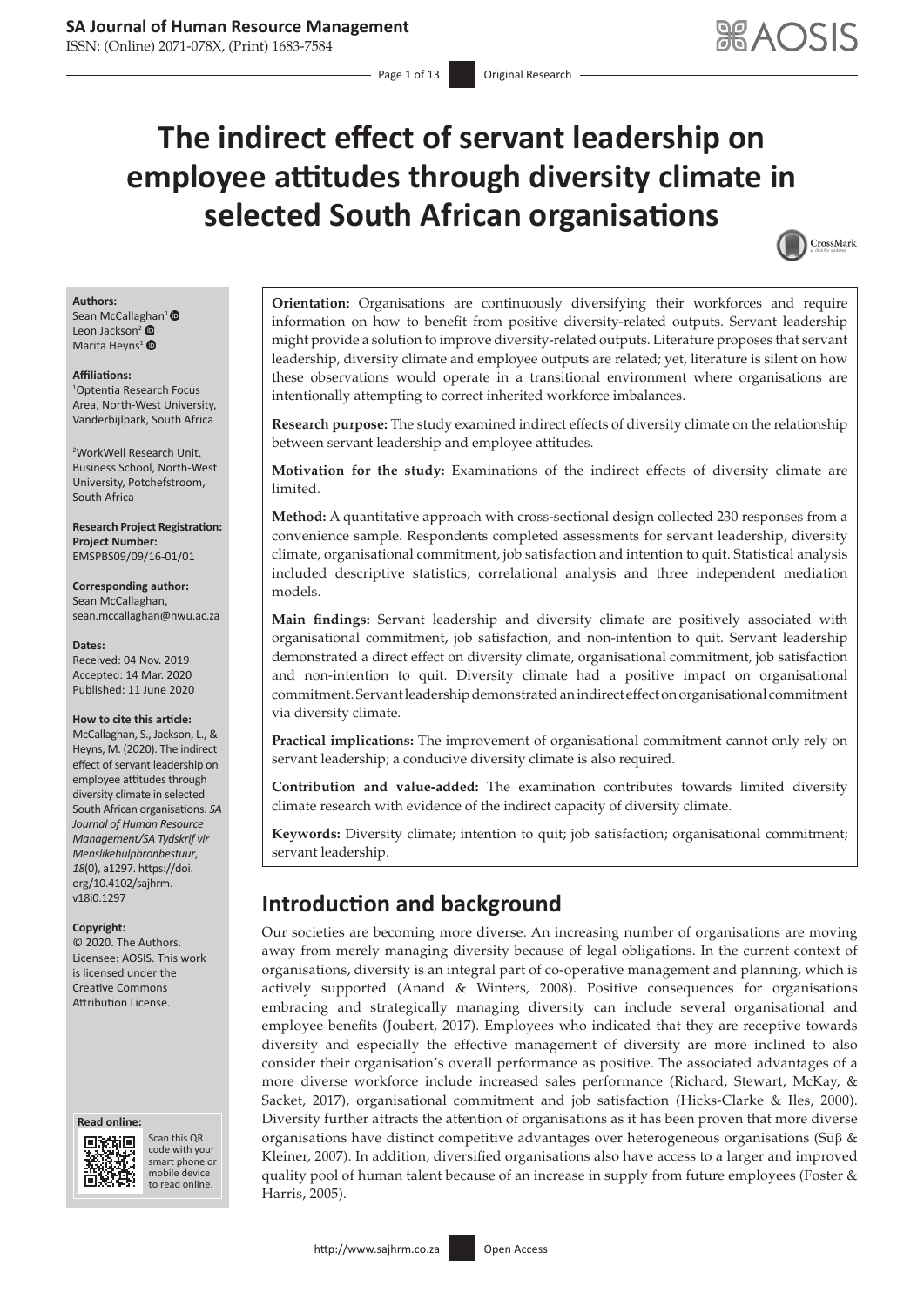While the constructive benefits of a diverse organisation are noticeable, the negative consequences are also a reality. Such negative consequences include counterproductive effects (Joshi & Roh, 2009; Van Dijk, Van Engen, & Van Knippenberg, 2012); dissatisfaction and conflict (Jayne & Dipboye, 2004) as well as subtle discrimination (Ogbanna & Harris, 2006). In the context of this research, the focus is on constructive and positive outcomes of diversity. This study contributes towards developing solutions, rather than reconfirming the opposite effects. The possible solution to perhaps gain full benefits associated with diversity and minimising the recorded negative associations might be found in leadership.

Leadership, especially servant leadership, plays an essential role in augmenting diversity outcomes, 'especially in supporting a climate respectful of differences, as well as affirming the fundamental worthiness of diverse employees' (Gotsis & Grimani, 2016, p. 1002). Servant leadership is a developing area that is linked to ethics, virtues and morality (Parris & Peachy, 2013). It is also a form of leadership that articulates emotional, relational and moral dimensions of management very well (Reed, Cohen, & Colwell, 2011). It is also about influence, caring, listening, creating a climate of love, simplicity and consciousness, as well as contributing towards a stronger sense of interactional justice, optimistic attitude and commitment to change (Choudhary, Akhtar, & Zaheer, 2013; Kool & Van Dierendonck, 2012).

There is enough evidence to indicate that servant leadership improves individual and team-level effectiveness (Hu & Liden, 2011). Carter and Baghurst (2014) state that servant leadership has the potential to improve employee engagement, whilst Liden, Wayne, Zhao and Henderson (2008) confirm the relationship between servant leadership and organisational commitment. From a perspective of well-being – reducing burnout and turnover intentions – Hunter et al. (2013) explained that servant leadership has a positive influence on individuals. Chan and Mak (2014, p. 280) found evidence to indicate that servant leadership behaviour is strongly and positively associated with subordinates' trust in leader and job satisfaction – only for short-tenure subordinates – 'implying that managers should differentiate leader tactics accordingly'.

While the associated benefits of diversification are appealing to organisations, the landscape of diversity has also drawn the attention of researchers. Because of globalisation and increasing workforce diversification, a heightened increase is noted for research on diversity tailored to develop new, improved approaches to diversity management practices and interventions. The study of diversity climate is also considered one of the new areas that researchers are starting to focus on in the world of diversity literature (Pugh, Dietz, Brief & Wiley, 2008). Diversity climate entails how employees appreciate and form impressions of or perceptions on how well the organisation is performing on the diversity front.

This relates to specific perspectives on organisational diversity policies and practices (Pugh et al., 2008).

Taking into consideration the independent associations between servant leadership, diversity climate and employee attitudes, and the fact that leadership is regarded as an important aspect to enhance the benefits of diversity (Wieland, 2004), the present study aims to answer the question regarding whether or not diversity climate has an indirect effect on the relationship between servant leadership and the selected employee attitudes. The intended model is depicted in Figure 1.

# **Research objectives**

The primary objective of this study is to investigate the indirect effect of leadership on employee attitudes through a diversity climate. The secondary objectives include the following:

- Examine the relationships between servant leadership, diversity climate and the selected employee attitudes (organisational commitment, intention to quit and job satisfaction)
- Investigate the direct effect of servant leadership on diversity climate
- Investigate the direct effect of diversity climate on employee attitudes
- Explore the direct effect of servant leadership on employee attitudes.

The following section is dedicated to previous literature findings on the variables under investigation as proposed in the model in Figure 1.

### **Literature review Proposed model antecedent: Servant leadership**

Originally proposed by Greenleaf (1977), servant leadership, in principle, is a service to followers. Servant leaders are also motivated by something more important than the need for power, namely, the need to serve and, therefore, servant



**FIGURE 1:** Servant leadership as a model antecedent, diversity climate as a mediator and employee attitudes as model outcome.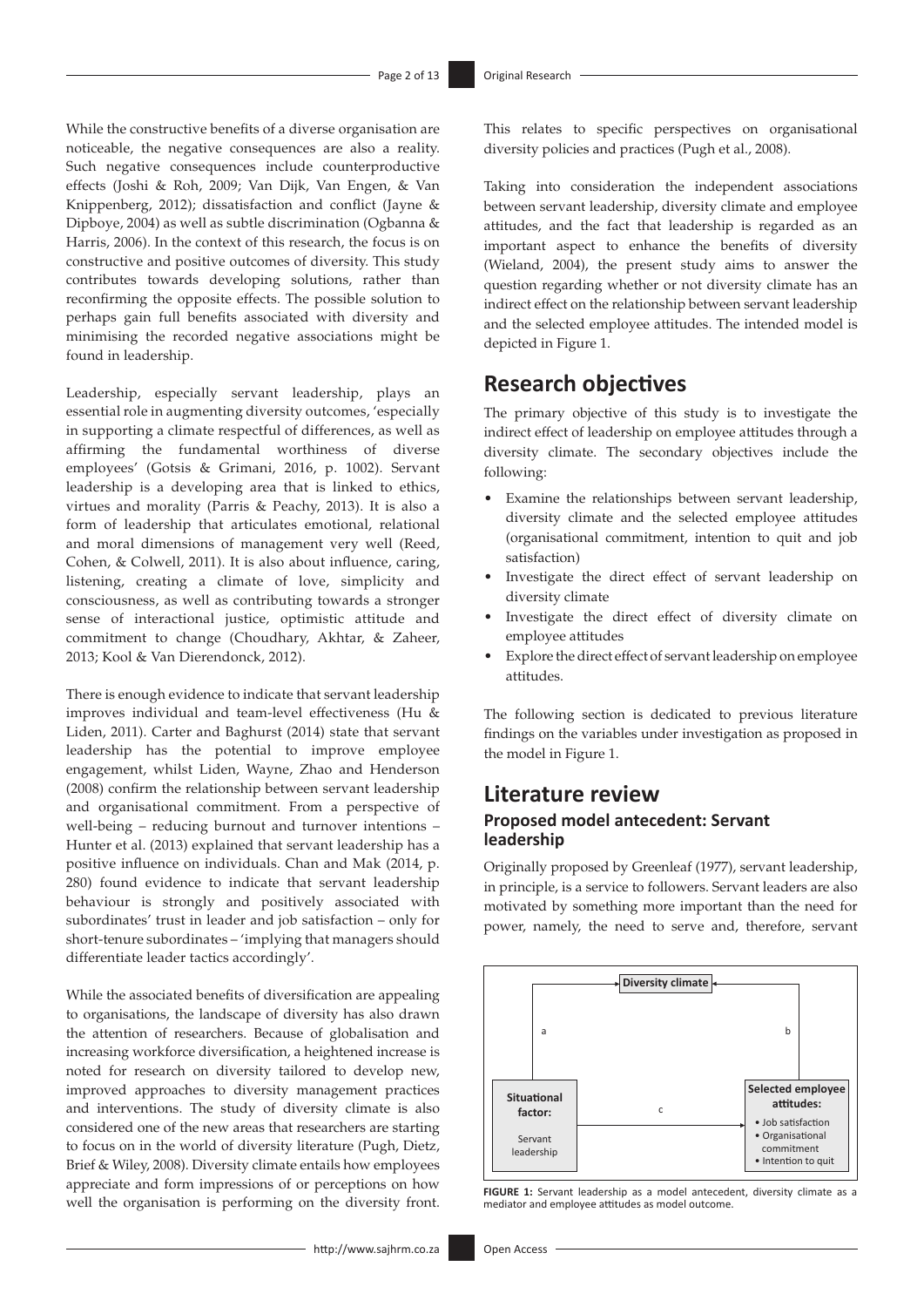leaders would go beyond self-interest in leading others (Luthans & Avolio, 2003).

According to Hale and Fields (2007), servant leadership is:

[*A*]n understanding and practice of leadership that places the good of those led over the self-interest of the leader, emphasizing leader behaviours that focus on follower development, and de-emphasizing glorification of the leader. (p. 397)

Servant leadership further emphasises moral behaviour, protecting followers from leaders who act for self-gain or out of selfishness (Liden et al., 2008). Servant leaders also exhibit the ability to recognise their moral responsibility towards the success of the organisation (and the success of their subordinates), the organisation's clients and any other interested party (Ehrhart, 2004). According to Reed et al. (2011), servant leaders would typically display behaviours of interpersonal support, building community, altruism, egalitarianism and moral integrity. A recent South African study also found similar characteristics of servant leadership from an extend literature review. These characteristics include 'authenticity, humility, integrity, listening, compassion, accountability, courage, and altruism' (Coetzer, Bussin, & Geldenhuys, 2017, p. 19). Although servant leadership demonstrates several similarities with other leadership styles, it offers a more distinctive influence on organisational stakeholders (Choudhary et al., 2013).

#### **Proposed mediator: Diversity climate**

The composition of the modern workforce has changed considerably over recent years and has stimulated interest in shared diversity perceptions, known as diversity climate (Pugh et al., 2008). According to Mor Barak, Cherin and Berkman (1998), individuals form perceptions about the stance of an organisation's diversity as well as their own stance of diversity. Mor Barak et al. (1998, p. 83) further define diversity climate as 'employee behaviours and attitudes that are grounded in perceptions of the organisational context related to women and minorities'. Although Mor Barak et al.'s (1998) definition is still relevant, recent literature has extended the conceptualisation of diversity climate to include multicultural perspectives, in other words, situations where cultural security, cultural diversity and cultural equity are embodied and promoted (Ojukwu & Oni, 2017). It is especially Hofhuis, Pernill, Van der Rijt and Vlug's (2016) view on the diversity climate that clearly conceptualises these inter-related diversity disciplines. Hofhuis et al. (2016) illustrate diversity climate as an environment characterised by situations where employees can freely discuss their cultural heritage and display cultural behaviours. This conceptualisation also relates to environments where diversity is actively promoted with a belief that cultural differences provide value to the team or organisation (Hofhuis et al., 2016).

While the focus on a constructive diversity climate should be emphasised for this particular study, it cannot ignore the benefit associated with an accurate assessment of an organisation's diversity climate. The end result for

organisations wishing to manage one of their most valuable resources would largely depend on employees' perceptions of diversity management initiatives (Kaplan, Wiley, & Maertz, 2011). Employees scrutinise their organisation's diversity-related policies, practices and even work environment, which lead to the formation of perceptions on how well their organisation is doing in terms of valuing diversity (Madera, Dawson, & Neal, 2013). Organisations that would like to benefit from the positive performance associated with diversity should also take care of how employees perceive their efforts towards supporting and driving diversity initiatives (Mor Barak et al., 1998).

Diversity climate refers to the 'aggregate employee perceptions in terms of the organisation's diversity-related formal structure characteristics and informal values' (Gonzalez & Denisi, 2009, p. 24). The perceptions employees form regarding whether an organisation is fair towards all groups are essential to the diversity climate and relate to how employees perceive organisational efforts towards inclusion or exclusion of individuals from diverse backgrounds (Mor Barak et al., 1998). The explanation of diversity climate by Hofhuis, Van der Zee and Otten (2012) accurately captures the present study's view on diversity climate. Hofhuis et al. (2012, p. 969) consider diversity climate as 'the degree to which an organisational climate facilitates the presence of cultural differences, and views this diversity as a positive asset'. The view of Hofhuis et al. (2012) is specifically applicable to South African organisations that employ a wide range of diverse employees, all with different cultural backgrounds.

#### **Proposed model outcome: Employee attitudes**

Although several employee attitudes exist in mainstream research, the current study focuses on organisational commitment, intention to quit and job satisfaction. The selection of these employee attitudes was jointly based on organisational benefits associated with these selected employee attitudes and their proven impact as positive consequences of a constructive diversity climate. During a review study on diversity climate, McKay and Avery (2015) reported that diversity climate was associated with a decrease in turnover intention, improved organisational commitment and job satisfaction.

Organisational commitment refers to an employee's strong belief in the organisation's goals and values. It further entails an employee's 'enthusiasm to demonstrate additional effort on behalf of the organisation, coupled with a wish to remain a member of the specific organisation' (Mowday, Porter, & Steers, 1982, p. 20). It is well recorded that organisational commitment comprises affective, continuance and normative commitment. Affective commitment contains value similarities between employees and the organisation, and is mostly a result of the compatibility between employee objectives and values, and organisational goals (Suliman & Iles, 2000). Continuance commitment refers to an employee's continued connection with an organisation because of 'the perceived high costs and risks involved when leaving an organisation' (Curtis & Wright, 2001, p. 59), while normative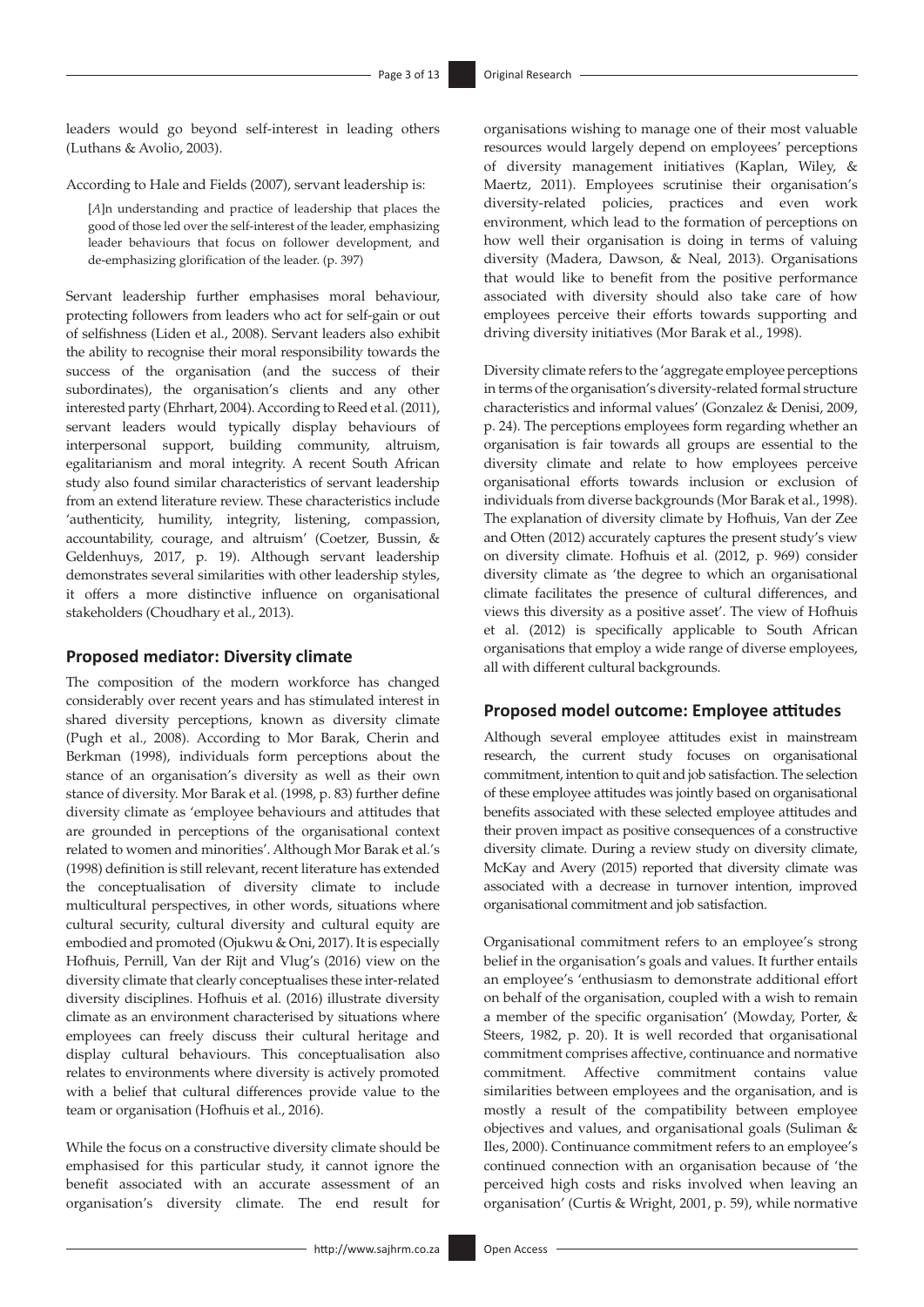commitment refers to 'an employee's feelings of having an obligation to stay with the organisation' (Allen & Meyer, 1996, p. 2). Employees who demonstrate high levels of organisational commitment have a propensity to remain with the organisation and continue to demonstrate constructive behaviours that result in improved organisational performance (Vandenberghe, Bentein, & Stinglhamber, 2004). For the purpose of this study, the focus was directed towards affective commitment, as this form of commitment has generated the most interest amongst researchers (Albrecht, Bakker, Gruman, Macey, & Saks, 2015).

According to Boshoff, Van Wyk, Hoole and Owen (2002), intention to quit is considered as the strength of a person's view that he or she does not want to stay with the current employer, while according to Bothma and Roodt (2012), intention to quit is the realisation of the employee and his or her willingness to purposely leave the organisation. Intention to quit precedes the final step in the withdrawal process (Bothma & Roodt, 2012). The benefits associated with a reduction in an employee's intention to quit have consistently been associated with both job satisfaction and organisational commitment (Yalabik, Popaitoon, Chowne, & Rayton, 2013).

Job satisfaction entails how an individual feels about and thinks of his or her job (Colquitt, Lepine, & Wesson, 2011). It can be classified into two dimensions: intrinsic and extrinsic satisfaction. Intrinsic satisfaction refers to the employee's job content, such as independence, an assortment of skills, supervision and amount of responsibility, while extrinsic satisfaction is related to the work environment and includes incentives, rewards, promotion opportunities, safety and satisfactory working hours (Chatzoglou, Vraimaki, Komsiou, Polychrou, & Diamantidis, 2011). Job satisfaction has also been associated with organisational performance in the form of total asset turnover, revenue per employee, labour costs per employee and earnings before taxes per employee (Bakotić, 2016). Job satisfaction is, therefore, an important organisational aspect that would require continuous management.

#### **Servant leadership, diversity climate and employee attitudes**

In terms of servant leadership in relation to diversity climate and employee attitudes, Van Dierendonck and Nuijten (2011) established that servant leadership is strongly related to organisational cultures and climates for inclusion. Gotsis and Grimani (2016, p. 985) explained servant leadership as one of the leadership styles that might be of a 'particular interest to the endeavour of nurturing inclusive climates'. Servant leaders will typically motivate and encourage equitable and socially responsible practices, as well as interventions that will decrease tensions between subgroups, which are, in turn, expected to encourage followers' feelings of belongingness (Gotsis & Grimani, 2016). Not only has servant leadership been established as a worthy contributor towards organisational performance (Leem, 2015), but it has also been associated with lower

observations of intention to quit (Brohi, Jantan, Sobia, & Pathan, 2018), improved organisational commitment (Jang & Kandampully, 2018) and increased job satisfaction (Cerit, 2009).

According to Gonzalez and Denisi (2009), diversity climate will have an impact on organisational performance in the form of productivity and a return on profit. Consequences of diversity climate have not been restricted to the organisational level. At the employee level, diversity climate has demonstrated an inverse relationship with intention to quit (Gonzalez & Denisi, 2009) and a positive, direct association with organisational commitment (Gonzalez & Denisi, 2009; Parks, Knouse, Crepeau, & McDonald, 2008). Furthermore, diversity climate has demonstrated a direct positive association with job satisfaction (Choi, 2013; Parks et al., 2008). According to Brimhall, Lizano and Mor Barak (2014), diversity climate will have a direct effect on job satisfaction, which in turn will reduce an employee's intention to leave.

According to McKay and Avery (2015), limited studies have explored diversity climate as a mediator. However, from a South African perspective, McCallaghan, Jackson and Heyns (2019a) found evidence to suggest that diversity climate can be considered as a mediator in the relationship between transformational leadership and organisational commitment. According to McCallaghan, Jackson and Heyns (2019b), transformational leadership would also have an indirect effect on job satisfaction via diversity climate.

# **Problem statement**

The mismanagement of certain South African organisations is currently considered as a large-scale problem and research suggests that agencies combating corruption are not performing well (Budhram & Geldenhuys, 2018). Because of servant leadership's emphasis on integrity and morality and the fact that South Africa is further attempting to redress inherited imbalances (Jackson, Van de Vijver & Molokoane, 2013), whilst also combating corruption, this study considers to examine the relationship between servant leadership, diversity climate and employee attitudes as a relevant investigation.

South Africa has a unique history of segregation and historic labour imbalances can still be witnessed. A current labour force report indicates that the South African workforce is still dominated by large groups of men (49% of total employed population compared to 38% employment rate of women) and white people (65% of total employed population compared to 40.5% for the African group; 50% for the mixed race group and 55% for the Indian or Asian group) (Statistics South Africa, 2018). The dominance of certain demographical groups might pose managerial problems in itself. It might be that this dominance also invites negative organisational observations, especially towards gender and racial discrimination that is still witnessed in South African organisations (Jaga, Arabandi, Bagraim, & Mdlongwa, 2018). South African researchers have also stated that racial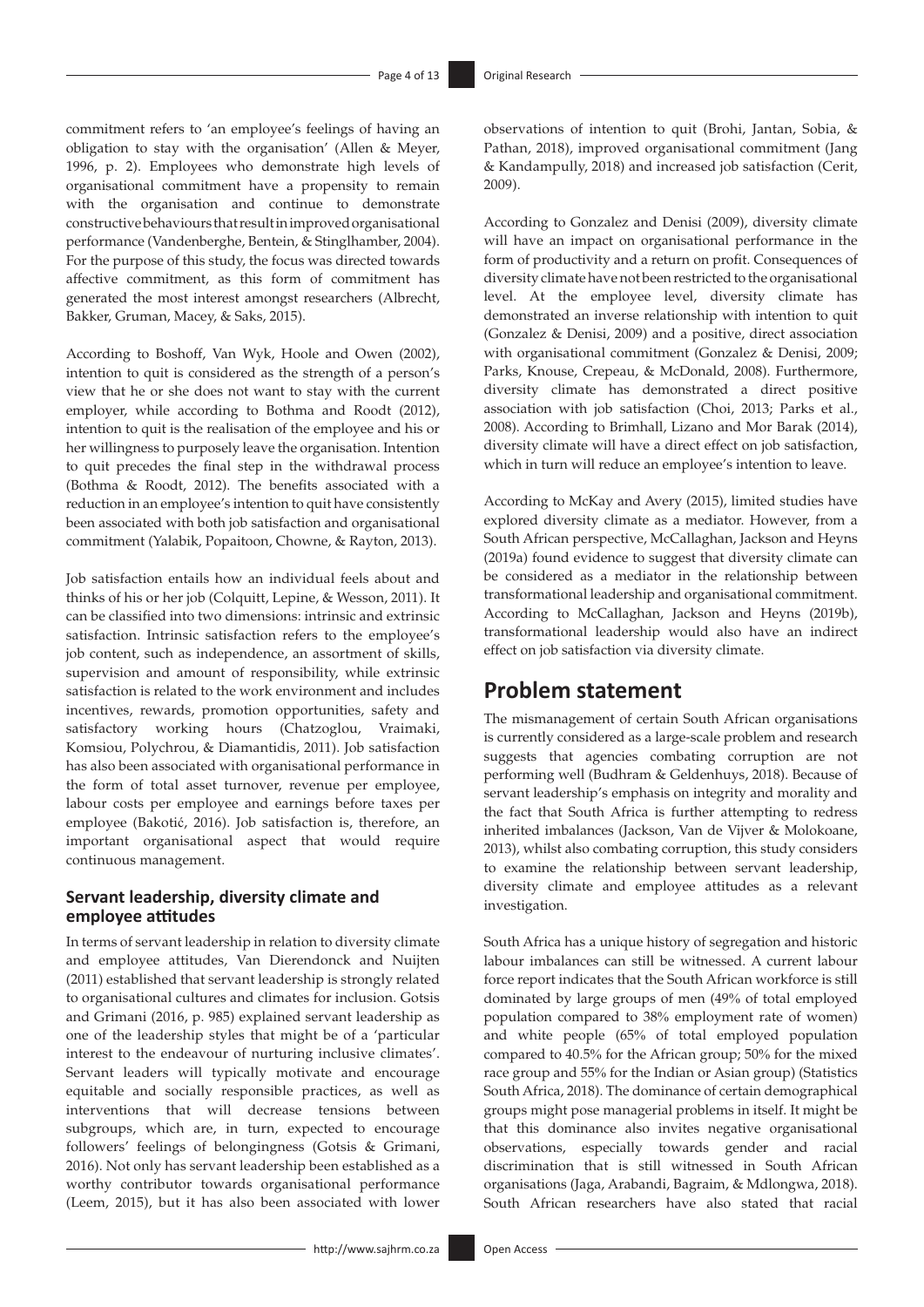stereotypes are still widespread amongst all four South African race groups (African, white, Indian and mixed race) (Durrheim & Talbot, 2012). These witnessed stereotypes are not restricted to race, but also include gender stereotypes, especially between individuals occupying managerial positions (Booysen & Nkomo, 2010). Perhaps, effective leadership is what is required in combating these negative associations with diversity.

According to Covey (2006), servant leadership is very applicable to South Africa as this form of leadership displays moral authority, humility, service and sacrifice that can lead to trust and respect. The view of Covey (2006) is supported by Kgatle (2018, p. 8), who stated that 'servant leadership is an urgent style for the current state of political leadership in South Africa'. Researchers further indicate that empirical evidence demonstrating the effect of servant leadership on job outcomes is relatively scarce (Chiniara & Bentein, 2016), together with studies examining variables that could possibly mediate the relationship between servant leadership and employee outcomes (Panaccio, Donia, Saint-Michel, & Liden, 2015). Chin, Desormeaux and Sawyer (2016) called for a reexamination of leadership theories in diverse settings. To the best of our knowledge, there is no research exploring any relationship between servant leadership and diversity climate and employee attitudes in a South African context. According to McKay and Avery (2015), researchers should test leadership as a non-traditional antecedent of diversity climate and also consider diversity climate as a mediator in possible future studies.

In summary, in order for South African organisations to manage diversity more effectively and to improve negative employee attitudes that might be created by non-conducive diversity climates, relevant and empirically tested evidence is required. As indicated, the South African environment with regard to diversity management is unique and, therefore, South African organisations, managers and leaders would require evidence from a South African investigation. From limited literature it is evident that servant leadership would impact diversity climate, and diversity climate would impact employee attitudes. However, the majority of Western samples were not subjected to the long, legalised segregation and inherited historic labour imbalances as witnessed by South African organisations. Moreover, international diversity climate literature is silent on how servant leadership would impact employee attitudes via diversity climate.

Taking into consideration the preceding paragraphs from the literature review, problem statement and research objectives, the following research questions have been developed:

- What is the type and nature of the relationship between servant leadership, diversity climate and employee attitudes?
- What is the impact of servant leadership on diversity climate?
- What is the effect of diversity climate on employee attitudes?
- What is the impact of servant leadership on employee attitudes?
- What is the indirect effect of servant leadership on employee attitudes through diversity climate?

# **Study methodology**

#### **Research design and approach**

This study applied a quantitative approach with a crosssectional design. A cross-sectional design was considered appropriate because it could explain connections amongst variables and serve as the foundation for understanding and theorising occurrences (Spector, 2019). Servant leadership, diversity climate and employee attitudes (organisational commitment, intention to quit and job satisfaction) were assessed at a single point in time and, therefore, the crosssectional design was further considered as appropriate. The anonymous nature of the study ensured that a minimal risk classification was obtained. Questionnaires were only distributed to selected Gauteng-based, South African organisations after permission had been granted via human resource managers, heads of departments or team leaders. Objectives of the study and confidentiality were also communicated to the participants. After a set time, questionnaires were collected from central points at each participating organisation.

#### **Participants and sampling**

Data were primarily collected through a non-probability convenience sample from individuals employed at South Africa-based organisations. Organisations from the manufacturing, financial, retail and industrial sectors were included in the sample. In total, 820 questionnaires were distributed of which 230 responses could be used, resulting in a 28% response rate. The sample characteristics are presented in Table 1.

#### **Measuring instruments**

The measuring instrument consisted of four main sections. The first section collected biographical data, with the final three sections collecting data relating to observations on servant leadership, diversity climate and employee attitudes, respectively. The measuring instrument comprised the following components.

The *biographical section* collected authentic data from respondents, including the year of birth, gender, ethnicity, employment status and tenure.

The *servant leadership* dimension was measured by the Executive Servant Leadership Scale (ESLS) as developed by Reed et al. (2011). The ESLS comprises elements of servant leadership, namely, interpersonal support, building community, altruism, egalitarianism and moral integrity. The ESLS has 55 scale items and uses a five-point Likert scale, ranging from (1) *totally disagree* to (5) *totally agree*. A typical item from the ESLS is as follows: 'consider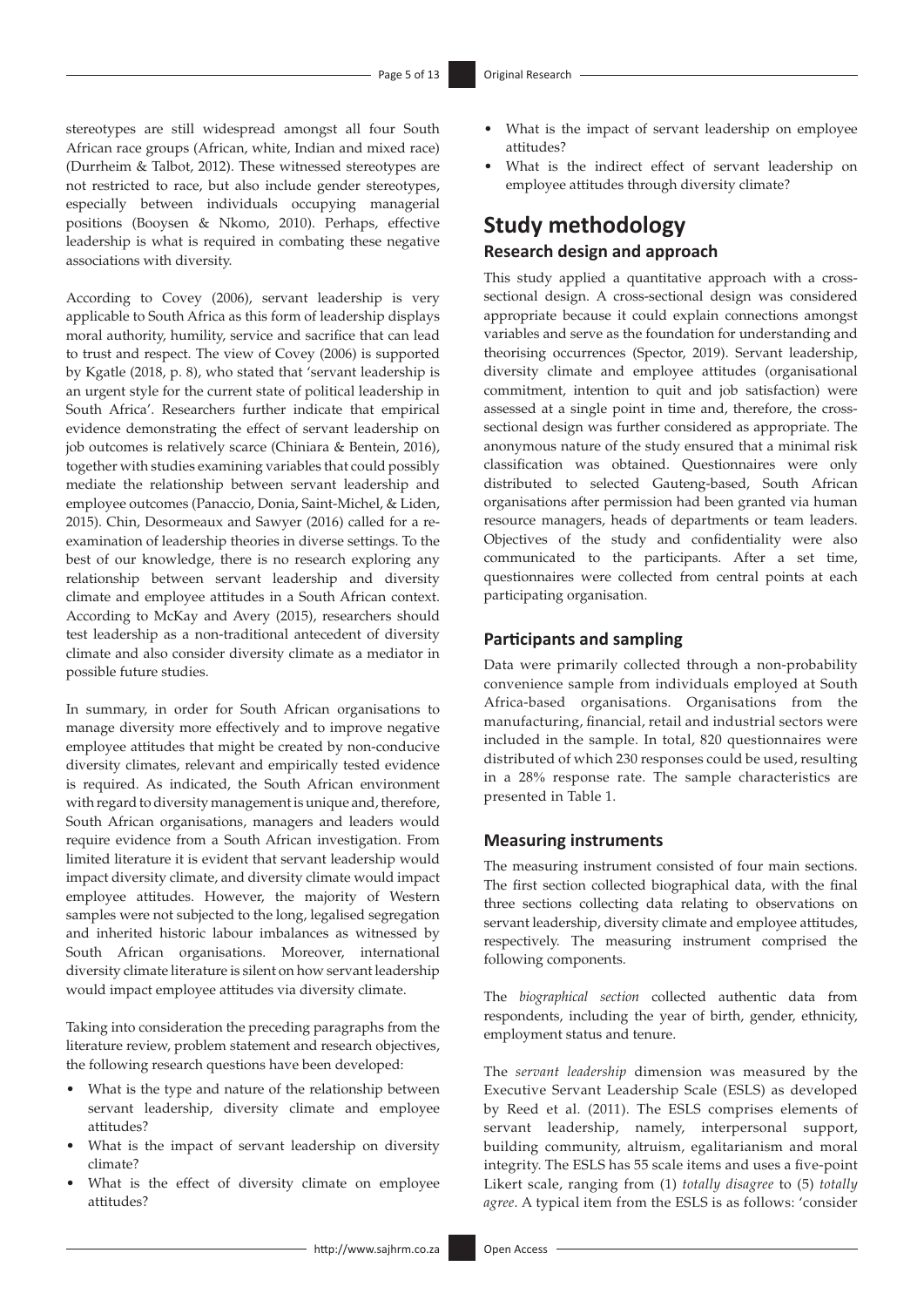|  | TABLE 1: Sample characteristics. |
|--|----------------------------------|
|--|----------------------------------|

| <b>Biographical element</b>            | Percentage |
|----------------------------------------|------------|
| Date of birth                          |            |
| 1945-1950                              | 2.0        |
| 1951-1960                              | 4.4        |
| 1961-1970                              | 17.4       |
| 1971-1980                              | 18.4       |
| 1981-1990                              | 38.1       |
| 1990 and onward                        | 19.7       |
| Gender                                 |            |
| Male                                   | 52.9       |
| Female                                 | 47.1       |
| <b>Qualifications</b>                  |            |
| Matric or Grade 12                     | 17.9       |
| Post-matric qualification (diploma)    | 17.5       |
| University degree (BA, BCom, BSc etc.) | 29.2       |
| Postgraduate degree                    | 35.4       |
| Demographic or ethnic group            |            |
| White                                  | 69.3       |
| Black                                  | 24.9       |
| Indian                                 | 2.7        |
| Mixed race                             | 1.9        |
| Other                                  | 1.1        |
| <b>Employment status</b>               |            |
| Permanent                              | 82.6       |
| Temporary                              | 17.4       |
| Level of employment                    |            |
| Senior management                      | 15.3       |
| Middle or line management              | 45.1       |
| General worker                         | 39.6       |

BA, Bachelor of Arts; BCom, Bachelor of Commerce; BSc, Bachelor of Science.

the effects of organisational decisions on the community'. A recent South African application of the ESLS reported the following Cronbach's alpha scores: interpersonal support ( $\alpha$  = 0.94), building community ( $\alpha$  = 0.85), altruism  $(a = 0.92)$ , egalitarianism  $(a = 0.84)$  and moral integrity (*α* = 0.90) (Van Heerden, 2015).

The *one-dimensional diversity climate* was measured with the diversity climate instrument developed by McKay et al. (2007). The instrument (with nine scale items) measures individuals' perceptions regarding the commitment of the organisation towards eliminating discrimination and creating an environment of inclusivity (McKay et al., 2007). The *onedimensional diversity climate* instrument uses a five-point Likert scale, ranging from (1) *well below expectations* to (5) *well above expectations*. A typical item is as follows: 'respect perspectives of people like me'. The original application of the one-dimensional diversity climate instrument recorded a Cronbach's alpha value of 0.91 (McKay et al., 2007).

The *job satisfaction* dimension was measured by using the short version of the Minnesota Satisfaction Questionnaire (MSQ) (Weis, England, & Lofquist, 1967). The short version of the MSQ comprises 20 scale items and measures intrinsic, extrinsic and general satisfaction (Weis et al., 1967). The MSQ offers five options for each statement, ranging from (1) *very dissatisfied* to (5) *very satisfied*. A typical item from the questionnaire is as follows: 'being able to keep busy all the time'. In terms of reliability for the short version of the MSQ,

The *employee commitment* variable was determined with an application of the 'organisational commitment' construct in the Psycones questionnaire (psychological contracts across employment situations; Kerstin, 2002). The organisational commitment scale comprises five scale items, ranging from (1) *strongly disagree* to (5) *strongly agree*. A typical item to determine organisational commitment is as follows: 'even if this organisation or client was not doing too well, I would be reluctant to change to another employer or client'. A South African application of the measuring instrument reported a Cronbach's alpha value of 0.72 (Walters, 2008).

The *intention to quit* dimension was measured by using the 'intention to quit' construct in the Psycones questionnaire as developed by Kerstin (2002). The four-item scale uses a fivepoint Likert scale, ranging from (1) *strongly disagree* to (5) *strongly agree*. A typical item to quantify the specific measurement is as follows: 'these days, I often feel like quitting'. A higher score would be an indication of the likelihood of respondents quitting or exiting their current employment, whilst a lower score would be an indication that respondents do not really show a propensity to quit their present employment. A South African application of the measuring instrument recorded a Cronbach's alpha value of 0.93 (Walters, 2008).

#### **Statistical analysis**

The data were captured and analysed by using Statistical Package for Social Sciences (SPSS) (IBM Corp, 2018) version 25.0. An exploratory factor analysis was conducted for each single measured variable in this study. The statistical analysis of the factor analysis included the Kaiser–Meyer– Olkin (KMO) measure of sampling adequacy; principal component analysis was used as the extraction method. According to Field (2009), the KMO measure of sampling adequacy could be used to determine whether or not a sample was suitable for factor analysis. A value close to 1 indicates that patterns of correlations are relatively compact and a factor analysis, therefore, should yield distinct, reliable factors (Field, 2009). Eigenvalues larger than 1.00 were used as criteria for factor selection, as proposed by Field (2009). A study by Jackson (2017) administered similar techniques in order to determine separate validity, including an investigation on personal resource, transformational leadership and employee attitudes.

Cronbach's alpha values and inter-item correlations were computed in order to determine reliability. Adequate reliability was considered at *α* > 0.60 = moderate (Robinson, Shaver, & Wrightsman, 1991) and *r* = 0.10 for inter-item correlations (Pallant, 2007).

Pearson's correlation values were calculated in order to determine the relationships between variables. Effect sizes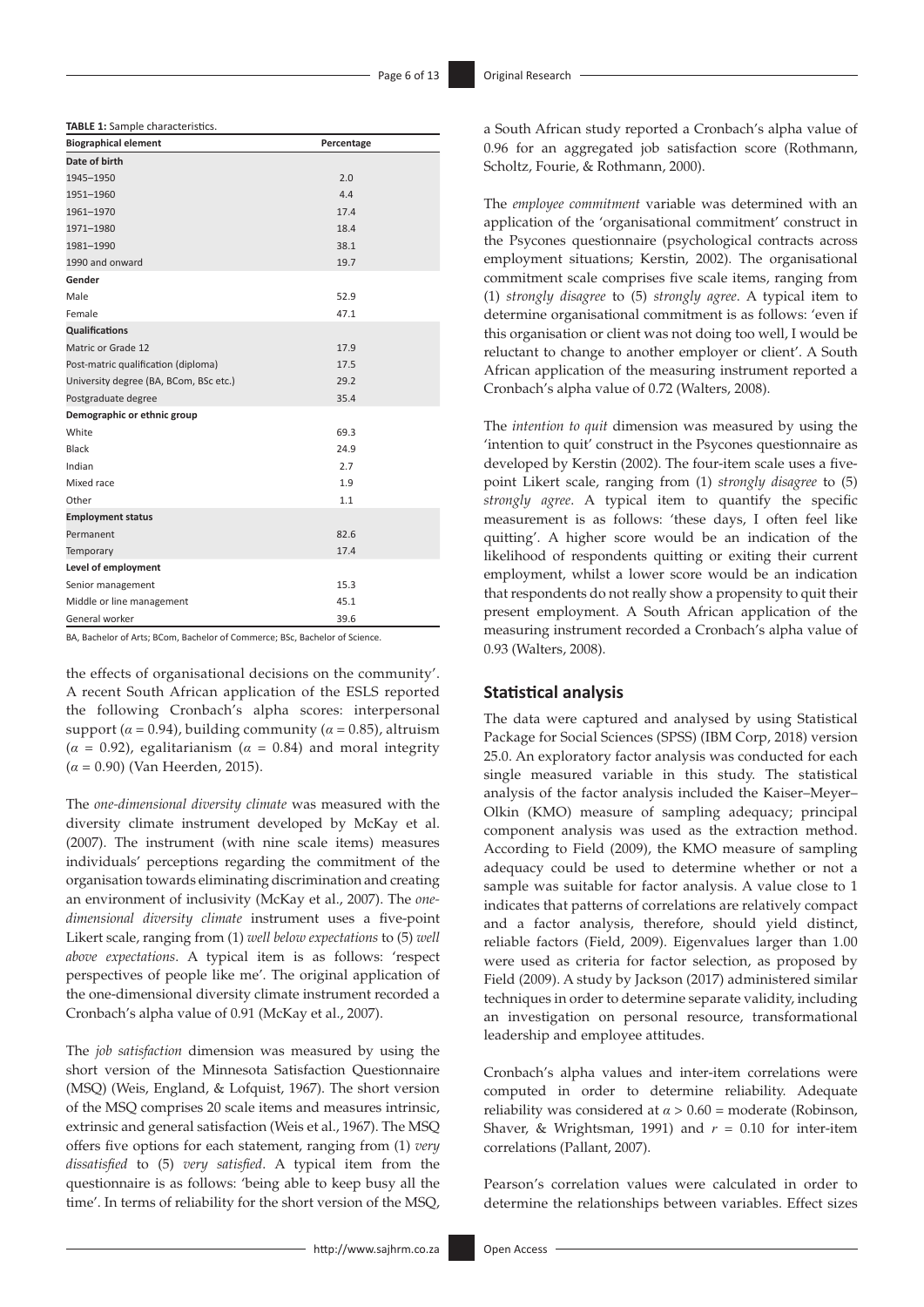were set at a confidence level of 99%, with *p* < 0.01 viewed as significant. Parameters for the correlation coefficients were considered as exerting a small effect when  $r \geq 0.10$ , medium effect when  $r \geq 0.30$  and large effect when  $r \geq 0.50$ (Cohen, 1988).

Mediation modelling was computed by using PROCESS Macros, Version 3 (Hayes, 2017) which was installed in SPSS. Mediation modelling also included standardised regression coefficients in order to determine predictor characteristics of the investigated variables. Servant leadership was considered as the independent variable; diversity climate as the mediator and employee attitudes (organisational commitment, intention to quit and job satisfaction) as dependent variables. Gender and race were included as control variables. Mediation was verified with an indirect effect, using a percentile bootstrap estimation approach by including 10 000 samples (Shrout & Bolger, 2002). An indirect effect from the bootstrap analysis was considered significant if the lower level confidence interval (LLCI) and upper level confidence interval (ULCI) excluded 0 (Zhao, Lynch, & Chen, 2010). A complementary mediation result could only be determined with existing mediated and direct effects pointing in the same direction (Zhao et al*.*, 2010).

#### **Ethical consideration**

Ethical clearance (NWU-00602-20-A4) to conduct the study was obtained from the North-West University School of Business and Governance.

### **Results**

The findings of the study are reported in three main sections. The first section reports on validity; the second section reports on reliability and descriptive statistics; whilst the final section reports on correlations, multiple regression and structural equation modelling.

#### **Exploratory factor analysis**

The results gathered from the separate exploratory factor analysis, inspections of scree plots and eigenvalues of the extracted factors indicate that all measurement scales applied in this study could be considered as one-dimensional. Eigenvalues greater than 1.00 were used as criteria for factor selection, as proposed by Field (2009).

The uni-factorial calculations extracted explain 60.60% of the variance, with an eigenvalue of  $5.45$  (KMO = 0.90) in diversity climate. With regard to servant leadership, the uni-factorial solutions extracted explain 71.48% of the variance in interpersonal support, with an eigenvalue of 4.29 (KMO = 0.90). The first factor extracted in building community explains 64.97% of the variance with an eigenvalue of 3.25 (KMO =  $0.84$ ), while in the altruism variable, the first factor expounds 79.15% of the variance

- <http://www.sajhrm.co.za> Open Access

with an eigenvalue of  $3.17$  (KMO =  $0.85$ ). The egalitarianism factor has 75.56% of the variance clarified by the first factor extracted, with an eigenvalue of 3.02 (KMO = 0.81); and the moral integrity factor has 71.63% of the variance explained by the first factor, with an eigenvalue of 4.30  $(KMO = 0.92)$ .

The results for the organisational commitment variable reveal the fact that the first factor extracted explains 56.01 of the variance, with an eigenvalue of 2.80 (KMO = 0.79). The intention-to-quit factor has 77.25% of the variance explained for the first factor extracted, with an eigenvalue of 3.09  $(KMO = 0.88)$ . With regard to the job satisfaction variable, the intrinsic satisfaction factor has 44.21% of the variance explained by the first factor extracted, with an eigenvalue of 5.31. The extrinsic factor reveals a variance of 56.77% for the first factor extracted, with an eigenvalue of  $3.41$  (KMO = 0.79). The general job satisfaction variable has 69.34% of the variance explained by the first factor extracted, with an eigenvalue of  $1.38$  (KMO =  $0.50$ ).

#### **Descriptive and reliability results**

Table 2 depicts the results obtained from descriptive and reliability statistical calculations.

According to Table 2, the general job satisfaction ( $\alpha = 0.58$ ;  $r = 0.39$ ) factor documents an alpha score below the set threshold and was therefore removed from further analysis. Reliability scores for the remaining variables were deemed acceptable. Table 2 further demonstrates the fact that the main variables are all in their respective scales' 'agree' range. The results for the diversity climate observation and servant leadership recorded a mean score of 3.39 and 3.55, respectively. The job satisfaction variable recorded a mean score of 3.66, which would suggest that the respondents are fairly satisfied with their current occupation. The intention-to-quit variable recorded a mean score of 2.48, which would indicate that the respondents from the sample group are not actually demonstrating turnover intention.

| TABLE 2: Descriptive and reliability results, servant leadership, diversity climate |  |
|-------------------------------------------------------------------------------------|--|
| and employee attitudes.                                                             |  |

| Variable                      | Mean | SD   | Cronbach's<br>alpha | Inter-item<br>correlation |
|-------------------------------|------|------|---------------------|---------------------------|
| Diversity climate             | 3.39 | 0.78 | 0.92                | 0.55                      |
| Servant leadership            | 3.55 | 0.84 | 0.97                | 0.63                      |
| Interpersonal support         | 3.58 | 0.90 | 0.92                | 0.66                      |
| <b>Building community</b>     | 3.64 | 0.75 | 0.86                | 0.56                      |
| Altruism                      | 3.46 | 0.93 | 0.91                | 0.72                      |
| Egalitarianism                | 3.51 | 0.92 | 0.89                | 0.67                      |
| Moral integrity               | 3.59 | 0.90 | 0.92                | 0.66                      |
| Organisational commitment     | 4.00 | 0.68 | 0.80                | 0.45                      |
| Intention to quit             | 2.48 | 1.11 | 0.90                | 0.69                      |
| Job satisfaction              | 3.66 | 0.61 | 0.92                | 0.37                      |
| Intrinsic satisfaction        | 3.81 | 0.59 | 0.88                | 0.38                      |
| <b>Extrinsic satisfaction</b> | 3.38 | 0.82 | 0.84                | 0.47                      |
| General job satisfaction      | 3.64 | 0.79 | 0.58                | 0.39                      |

SD, Standard deviation.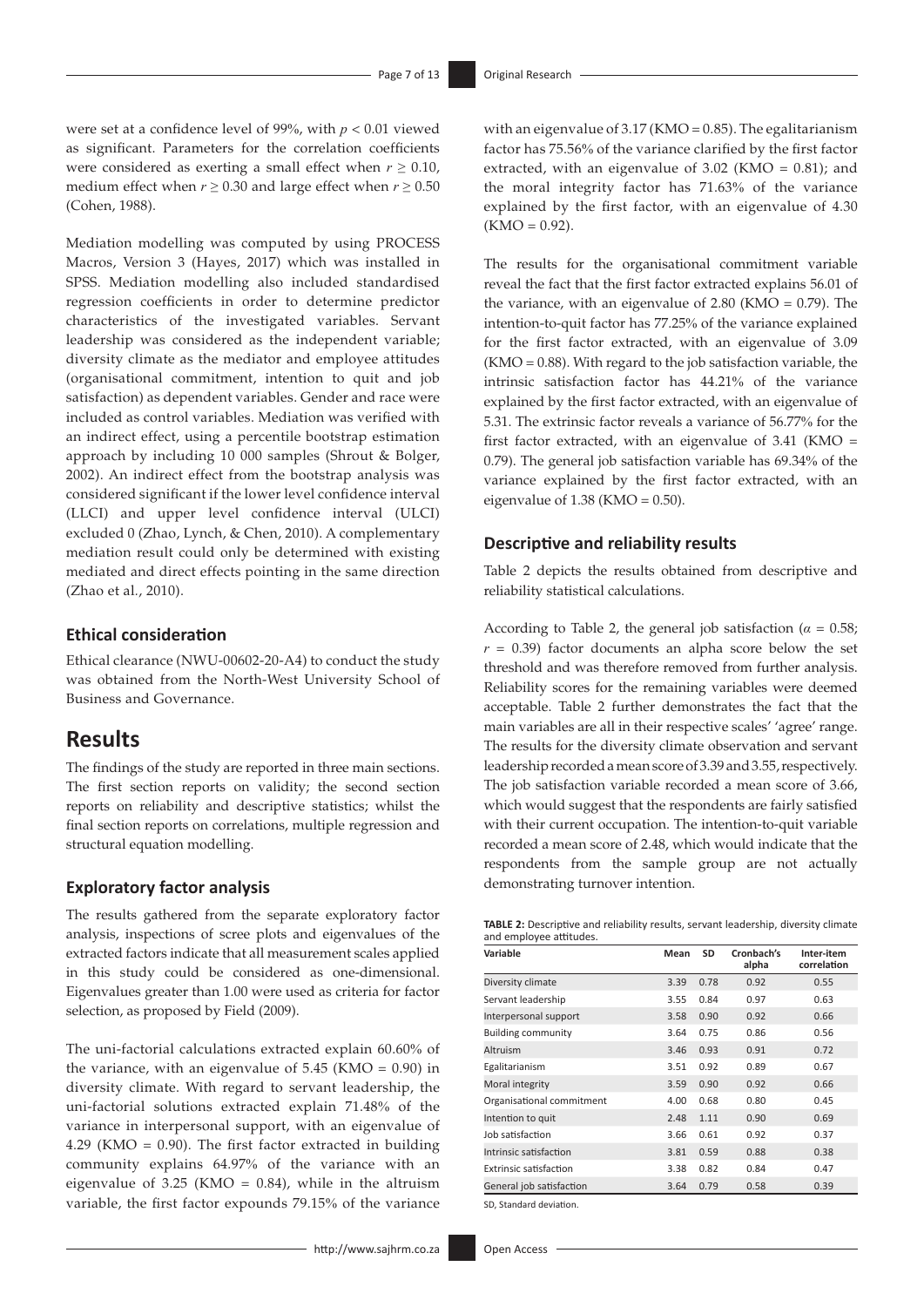| TABLE 3: Correlation analysis: Servant leadership, diversity climate and employee attitudes. |  |
|----------------------------------------------------------------------------------------------|--|
|----------------------------------------------------------------------------------------------|--|

| Variable       |                            |              | $\overline{2}$           | 3                        | 4                        | 5                        | 6                        |                          | 8                        | 9            | 10                       | 11                       | 12 |
|----------------|----------------------------|--------------|--------------------------|--------------------------|--------------------------|--------------------------|--------------------------|--------------------------|--------------------------|--------------|--------------------------|--------------------------|----|
| $\mathbf{1}$   | Diversity climate          | $\mathbf{1}$ | $\overline{\phantom{a}}$ |                          |                          |                          |                          |                          |                          |              |                          |                          |    |
| $\mathbf{2}$   | Servant leadership         | $0.41*$      | $\mathbf{1}$             | $\overline{\phantom{a}}$ |                          | $\overline{\phantom{0}}$ | $\overline{\phantom{0}}$ | $\overline{\phantom{0}}$ |                          |              |                          |                          |    |
| 3              | Interpersonal support      | $0.38*$      | $0.97*$                  | $\mathbf{1}$             | $\overline{\phantom{0}}$ | $\overline{\phantom{0}}$ | $\overline{\phantom{0}}$ | $\sim$                   | $\overline{\phantom{a}}$ |              | $\overline{\phantom{a}}$ |                          |    |
| 4              | <b>Building community</b>  | $0.48*$      | $0.91*$                  | $0.86*$                  |                          | $\overline{\phantom{a}}$ | $\overline{a}$           | $\overline{\phantom{a}}$ |                          |              |                          |                          |    |
| 5              | Altruism                   | $0.38*$      | $0.95*$                  | $0.90*$                  | $0.83*$                  | $\mathbf{1}$             | $\overline{a}$           |                          |                          |              |                          |                          |    |
| 6              | Egalitarianism             | $0.34*$      | $0.94*$                  | $0.91*$                  | $0.78*$                  | $0.85*$                  | $\mathbf{1}$             | $\overline{\phantom{0}}$ |                          |              | $\overline{\phantom{a}}$ |                          |    |
| $\overline{7}$ | Moral integrity            | $0.37*$      | $0.97*$                  | $0.92*$                  | $0.86*$                  | $0.90*$                  | $0.89*$                  | $\mathbf{1}$             | $\overline{\phantom{0}}$ |              | $\overline{\phantom{a}}$ | $\qquad \qquad$          |    |
| 8              | Organisational commitment  | $0.34*$      | $0.36*$                  | $0.34*$                  | $0.35*$                  | $0.33*$                  | $0.35*$                  | $0.35*$                  | $\overline{1}$           |              | ۰                        | $\overline{\phantom{0}}$ |    |
| 9              | Intention to quit          | $-0.20*$     | $-0.36*$                 | $-0.40*$                 | $-0.34*$                 | $-0.32*$                 | $-0.35*$                 | $-0.37*$                 | $-0.45*$                 | $\mathbf{1}$ |                          |                          |    |
| 10             | Job satisfaction           | $0.32*$      | $0.67*$                  | $0.65*$                  | $0.60*$                  | $0.63*$                  | $0.65*$                  | $0.65*$                  | $0.52*$                  | $-0.53*$     | $\mathbf{1}$             | $\overline{\phantom{a}}$ |    |
| 11             | Intrinsic job satisfaction | $0.30*$      | $0.55*$                  | $0.51*$                  | $0.52*$                  | $0.50*$                  | $0.54*$                  | $0.53*$                  | $0.52*$                  | $-0.45*$     | $0.94*$                  | $\mathbf{1}$             |    |
| 12             | Extrinsic job satisfaction | $0.29*$      | $0.74*$                  | $0.74*$                  | $0.63*$                  | $0.72*$                  | $0.71*$                  | $0.72*$                  | $0.41*$                  | $-0.53*$     | 0.90a                    | $0.72$ <sup>a</sup> 1    |    |

\*, Correlation is significant at the 0.01 level (two-tailed); b, regression coefficient.

Results were interpreted as: 01 = small effect; 0.3 = medium effect and 0.5 = great effect.

#### **Correlation analysis**

Table 3 shows the results obtained from the correlation analysis. The purpose of the correlation analysis was to determine the extent and direction of the relationships between the variables under investigation.

Characteristics from servant leadership recorded significant correlations with diversity climate (Table 3). The correlations range from  $r = 0.38$  to  $r = 0.48$ , with all relationships considered as medium practical effect. The relationship between servant leadership (aggregate) and diversity climate also yields a positive result (*r* = 0.41, medium). Features of servant leadership further demonstrate significant relationships with employee attitudes. Servant leadership recorded a positive relationship with organisational commitment (*r* = 0.36, medium) and job satisfaction (*r* =-0.67, large). The relationship between servant leadership and intention to quit demonstrates an inverse relationship (*r* = −0.36, medium). This result indicates that higher levels of servant leadership within the sample would be associated with lower feelings of turnover intention.

Diversity climate recorded positive associations with organisational commitment  $(r = 0.34)$  and job satisfaction  $(r = 0.32)$ , with both relationships considered as medium. Furthermore, diversity climate has an inverse relationship with intention to quit  $(r = -0.20)$ , which is interpreted as a medium effect. This would imply that respondents who indicated a positive perception towards diversity climate would most probably also be associated with lower levels of intention to quit.

#### **Simple mediation modelling**

Three independent simple mediation models were tested by using PROCESS (Hayes, 2017). Servant leadership was considered as the independent variable in each model, while diversity climate was considered as the proposed mediator. The dependent variables were considered as organisational commitment, intention to quit and job satisfaction. Both gender and ethnicity were included as control variables. The results for the three independent models are presented in Table 4.

Table 4 reveals that only model 1 demonstrates adequate evidence to consider diversity climate as a mediator in the relationship between servant leadership and organisational commitment. Neither model 2 nor model 3 yields a significant result when considering the indirect effect of servant leadership on intention to quit and job satisfaction individually through diversity climate.

Model 1 reveals the first regression (a) where servant leadership (independent variable) and diversity climate (mediator) reveal a significant result with *b* = 0.39, *t*   $(225) = 6.74$ ,  $p < 0.01$ . The second regression (b) with diversity climate (mediator) and organisational commitment (dependent variable) is also significant with  $b = 0.20$ ,  $t(224) = 3.43$ ,  $p < 0.01$ ; while the third regression (c) is also significant where servant leadership is considered the independent variable and organisational commitment the dependent variable, with *b* = 0.22, *t* (224) = 3.98, *p* < 0.01. The results for the indirect effect reveal a significant result, with  $b = 0.08$ , standard error (*SE*) = 0.03, *LLCI* = 0.03 and *ULCI* = 0.15. The indirect effect from the bootstrap analysis, with 95% confidence interval, did not include 0; therefore, (*a × b*) is significant. Consequently, diversity climate can be considered as a mediator in the relationship between servant leadership and organisational commitment. All three pathways (*a, b* and *c*) are significant and positive; for that reason, the mediation model is considered a 'complementary mediation' model as recommended by Zhao et al. (2010). The results for model 1 are demonstrated in Figure 2.

Model 2 indicates that the first regression (a) with servant leadership and diversity climate (mediator) demonstrates a significant result with *b* = 0.39, *t* (225) = 6.74, *p* < 0.01. The second regression (b) with diversity climate (mediator) and intention to quit (dependant variable) is not significant, with  $b = -0.06$ ,  $t(224) = -0.61$ ,  $p = 0.54$ ; while the third regression (c) yields a significant result where servant leadership is considered as the independent variable, and intention to quit as the dependent variable, with  $b = -0.48$ ,  $t (224) = -5.30$ , *p* < 0.01. The results for the indirect effect do not reveal a significant result, with  $b = -0.02$ ,  $SE = 0.04$ , *LLCI* = -0.10 and *ULCI* = 0.06. The values between the confidence interval include 0; therefore, diversity climate cannot be considered a mediator in the relationship between servant leadership and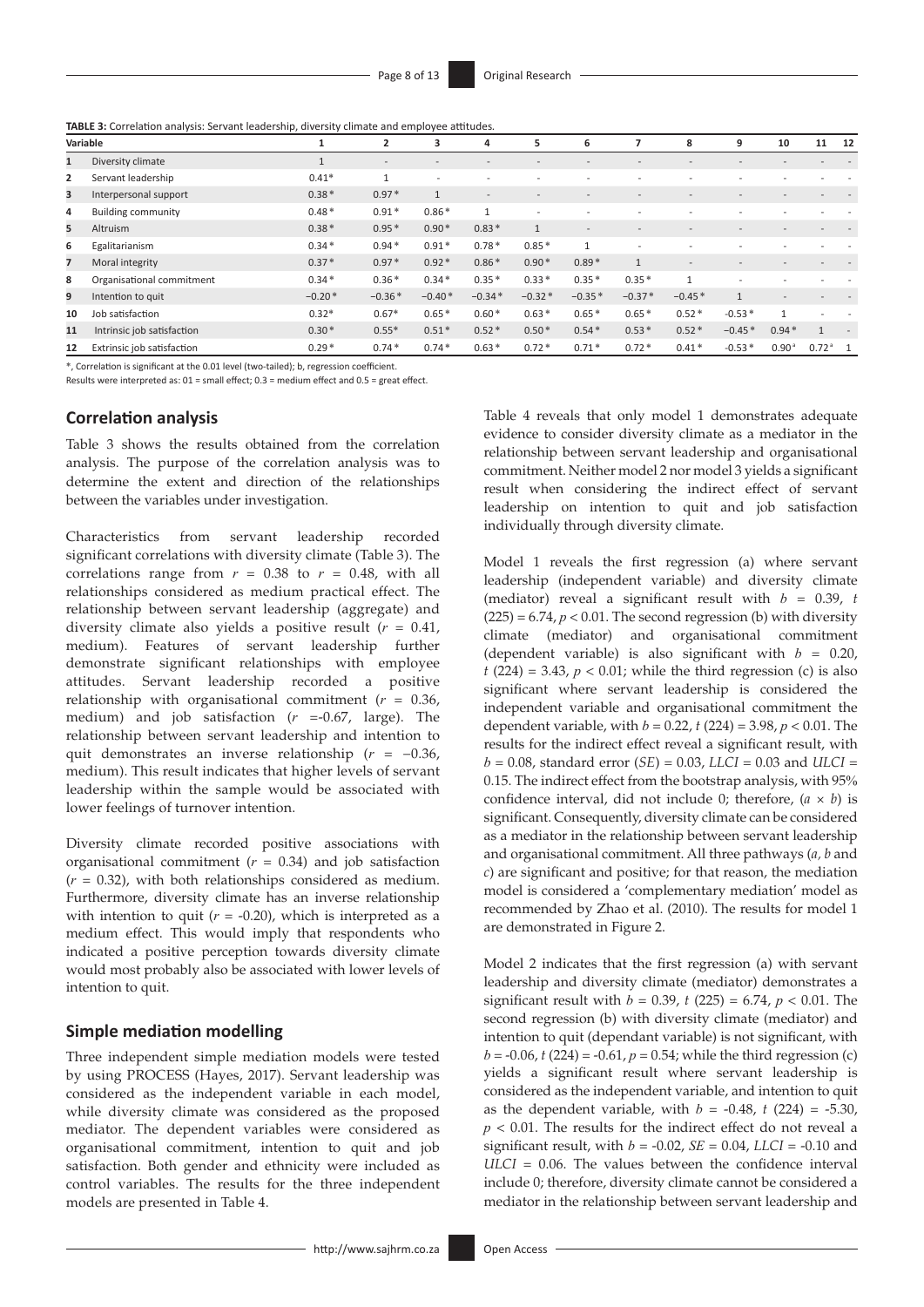**TABLE 4:** Standardised regression coefficients of the variables: Servant leadership, diversity climate and employee attitudes.

| <b>Variables</b>                                                             | Estimate | SE   | <b>Bootstrapping BC</b><br>$95\%$ CI |         |
|------------------------------------------------------------------------------|----------|------|--------------------------------------|---------|
|                                                                              |          |      | Lower                                | Upper   |
| Model 1: Servant leadership, diversity climate and organisational commitment |          |      |                                      |         |
| Servant leadership $\rightarrow$<br>Diversity climate (a)                    | $0.39*$  | 0.06 | 0.27                                 | 0.50    |
| Diversity climate $\rightarrow$<br>Organisational commitment (b)             | $0.20*$  | 0.06 | 0.09                                 | 0.32    |
| Servant leadership $\rightarrow$<br>Organisational commitment (c)            | $0.22*$  | 0.05 | 0.11                                 | 0.32    |
| Servant leadership to organisational commitment via diversity climate        | 0.08     | 0.03 | 0.03                                 | 0.15    |
| Model 2: Servant leadership, diversity climate and intention to quit         |          |      |                                      |         |
| Servant leadership $\rightarrow$<br>Diversity climate (a)                    | $0.39*$  | 0.06 | 0.27                                 | 0.50    |
| Diversity climate $\rightarrow$<br>Intention to quit (b)                     | $-0.06$  | 0.10 | $-0.26$                              | 0.12    |
| Servant leadership $\rightarrow$<br>Intention to quit (c)                    | $-0.48*$ | 0.09 | $-0.65$                              | $-0.30$ |
| Servant leadership to intention to quit via diversity climate                | $-0.02$  | 0.04 | $-0.10$                              | 0.06    |
| Model 3: Servant leadership, diversity climate and job satisfaction          |          |      |                                      |         |
| Servant leadership $\rightarrow$<br>Diversity climate (a)                    | $0.39*$  | 0.06 | 0.27                                 | 0.50    |
| Diversity climate $\rightarrow$<br>Job satisfaction (b)                      | 0.03     | 0.04 | $-0.05$                              | 0.11    |
| Servant leadership $\rightarrow$<br>Job satisfaction (c)                     | $0.48*$  | 0.04 | 0.40                                 | 0.55    |
| Servant leadership to job satisfaction via diversity climate                 | 0.01     | 0.02 | $-0.03$                              | 0.06    |

SE, standard error; BC, bias corrected; CI, confidence interval.

*\**, Regression is considered significant at *p* < 0.05.



Note: Value in parentheses represents the indirect effect of servant leadership via diversity climate on job satisfaction. BC: bias corrected bootstrap approximation at 95% corrected confidence interval (two-sided). *N*= 230

\*, Standardised path coefficients are significant at *p <* 0.05.

**FIGURE 2:** Simple mediation model 1: Servant leadership, diversity climate and organisational commitment.

intention to quit. The results from model 2 are illustrated in Figure 3.

The results from model 2 indicate that the first regression (a) with servant leadership and diversity climate (mediator) is significant, with *b* = 0.39, *t* (225) = 6.75, *p* < 0.01. The second regression (b) with diversity climate (mediator) and job satisfaction (dependant variable) is not significant, with  $b = 0.03$ ,  $t$  (224) = 0.66,  $p = 0.51$ ; while the third regression (c) produced a significant result where servant leadership is considered the independent variable and job satisfaction the dependent variable, with  $b = 0.48$ ,  $t$  (224) = 12.14, *p* < 0.01. The results for the indirect effect do not reveal a significant result, with *b* = 0.01, *SE* = 0.02, *LLCI* = −0.03 and *ULCI* = 0.06. The values amidst the confidence interval included 0; therefore, diversity climate cannot be considered as a mediator in the relationship between servant



Note: Value in parentheses represents the indirect effect of servant leadership via diversity climate on job satisfaction. BC: bias corrected bootstrap approximation at 95% corrected confidence interval (two-sided). *N* = 230

\*, Standardised path coefficient are significant at *p <* 0.05.

**FIGURE 3:** Simple mediation model 2: Servant leadership, diversity climate and intention to quit.

leadership and intention to quit. The results of model 3 are illustrated in Figure 4.

# **Discussion**

The objectives of the study were to examine three separate mediating models with diversity climate considered as the mediator in the relationship between servant leadership and employee attitudes. The objectives further included an investigation into the relationships, including direct effects between servant leadership, diversity climate and the investigated employee outcomes (organisational commitment, intention to quit and job satisfaction). The objectives aimed at answering the following research questions:

• What is the type and nature of the relationship between servant leadership, diversity climate and employee attitudes?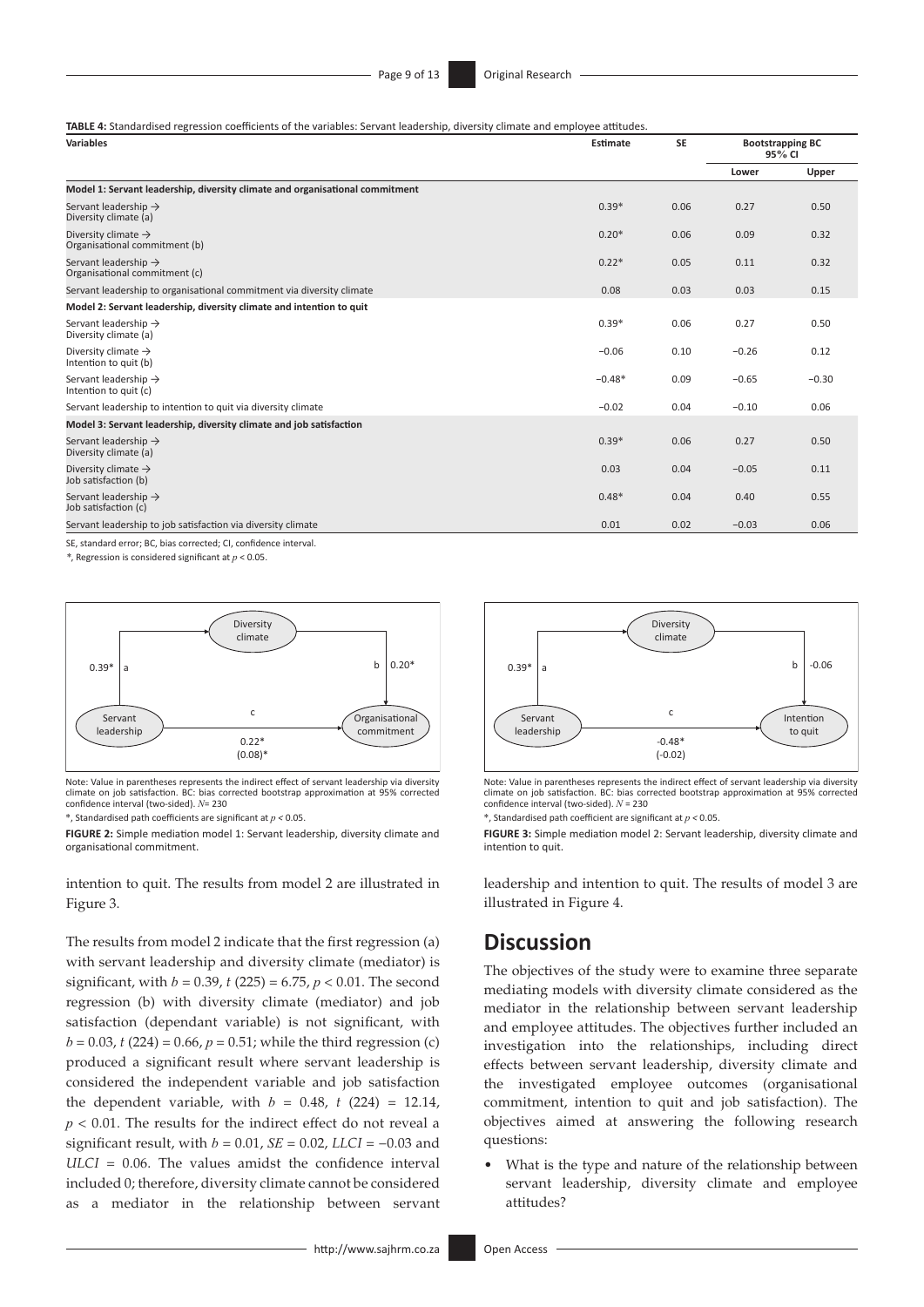

Note: Value in parentheses represents the indirect effect of servant leadership via diversity climate on job satisfaction. BC: bias corrected bootstrap approximation at 95% corrected confidence interval (two-sided). *N*= 230.

*\**, Standardised path coefficient are significant at *p <* 0.05.

**FIGURE 4:** Simple mediation model 3: Servant leadership, diversity climate and job satisfaction

- What is the impact of servant leadership on diversity climate?
- What is the effect of diversity climate on employee attitudes?
- What is the impact of servant leadership on employee attitudes?
- What is the indirect effect of servant leadership on employee attitudes through diversity climate?

The results reveal that servant leadership has a significant positive relationship with diversity climate. This would translate to a situation where beneficial levels of servant leadership would also be associated with a constructive amount of diversity climate. In addition, servant leadership demonstrates a significant and positive direct effect with diversity climate, which translates into a situation where higher recordings of servant leadership would also result in a conducive diversity climate. The results of the present study confirm previous findings of Gotsis and Grimani (2016) and Van Dierendonck (2011) who stated that servant leadership is highly related to cultures and climates for inclusion. Therefore, the present study further contributes to limited literature on diversity climate, providing empirical evidence that servant leadership can be associated with constructive levels of diversity climate; at the same time, positive levels of servant leadership are also likely to predict higher levels of diversity climate. Servant leadership symbolises an ethical element to such an extent that servant leaders are considered as individuals who set more humane ideals for individuals respecting diverse employees (Gotsis & Grimani, 2016).

Servant leadership further demonstrates a statistically significant and positive medium practical relationship with organisational commitment and an inverse medium practical relationship with employee's intention to quit. These results imply that within the South African sample group, higher recordings of servant leadership would be associated with employees who are more committed and demonstrate a reduced propensity of quitting their current employment. The examinations of direct effects further demonstrate servant leadership to have a direct positive effect on organisational commitment and job satisfaction, and an inverse direct effect on employees' intention to quit.

The results would translate into a situation where improved observations of servant leadership would result in improved levels of organisational commitment and job satisfaction, and would further result in employees not showing intentions to quit. The findings confirm previous investigations that servant leadership would be associated with improved organisational commitment (Jang & Kandampully, 2018) and intentions not to quit (Brohi et al., 2018). Servant leadership recordings also demonstrate a statistically significant and practically strong relationship with job satisfaction, therefore confirming the previous findings of Cerit (2009).

The findings pertaining to the relationships between diversity climate, organisational commitment, intention to quit and job satisfaction reveal servant leadership to have a positive relationship with organisational commitment and job satisfaction. Diversity climate further has an inverse relationship with employee's intentions to quit. The present study supports previous findings indicating diversity climate to be positively associated with organisational commitment (Gonzalez & Denisi, 2009) and job satisfaction (Choi, 2013), and further demonstrates associations with non-intentions to quit (Gonzalez & Denisi, 2009). These results suggest that higher observations of diversity climate of respondents within the sample group would also be associated with higher recordings of organisational commitment and job satisfaction, and lower recordings of intention to quit. Although these results should be considered as positive, the study was only able to find evidence that a constructive diversity climate would positively impact levels of organisational commitment.

The results of the three separate mediation models could only provide evidence that servant leadership would have an indirect effect on organisational commitment via diversity climate. Evidence could not be obtained to indicate a significant indirect effect of servant leadership on intention to quit, and job satisfaction via diversity climate. Previous findings offer evidence to suggest the fact that diversity climate would mediate the relationship between a positive form of leadership (transformational) and organisational commitment (McCallaghan et al., 2019a). The present study confirms the mediating characteristics of diversity climate in the relationship of a positive form of leadership (servant leadership in the case of the present study) and organisational commitment.

#### **Theoretical and practical implications for human resource practitioners**

This study extends the diversity climate literature by obtaining evidence from a South African sample that servant leadership impacts diversity climate. It is widely known that policies and practices related to effective diversity management are considered traditional antecedents of diversity climate (McKay & Avery, 2015). McKay and Avery (2015) have also called on researchers to examine nontraditional antecedents of diversity climate, for example, leadership. The present contribution demonstrates direct effects and positive associations between characteristics of servant leadership and a constructive diversity climate. As a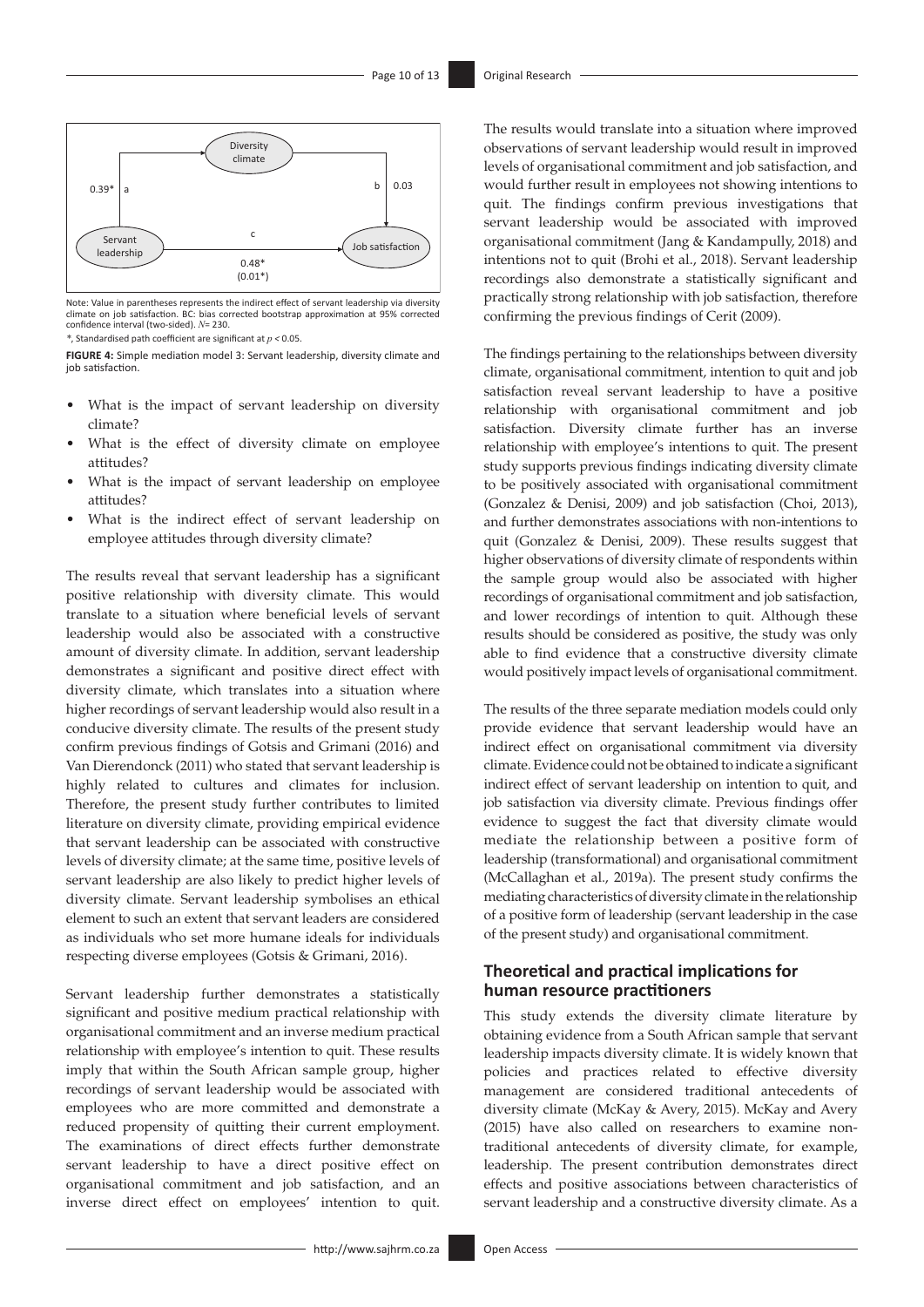supplement to effective diversity policies and practices, organisations should further benefit on the diversity front by implementing strategic development initiatives in terms of interpersonal employee support, community building, greater acts of humanity, increased observations of tangible fairness and moral integrity.

While well-formulated and governed policies and practices are important contributing factors towards an improved diversity climate, organisations should also manage diversity beyond normal legislative requirements (Gotsis & Kortezi, 2015). For organisations to experience the full benefit of a diversity climate, they are required to focus on discrimination and social justice improvement, as this will improve employee perceptions in terms of the total commitment towards diversity (Gotsis & Kortezi, 2015). The current study offers evidence that although servant leadership might be sufficient to reduce employees' intention to quit their current occupations and improve their job satisfaction, managers and leaders would have to carefully consider how employees form perceptions regarding diversity, especially when attempting to improve organisational commitment. Therefore, managing diversity beyond legislative requirement can assist organisations in improving organisational commitment, especially when employees are subjected to servant leadership behaviours. The findings, therefore, contribute to limited literature related to diversity climate, especially when examining the indirect effect of diversity climate on the relationship between servant leadership and employee attitudes.

# **Limitations and future research**

We are realistic in accepting that the present study was not faultless. The quantitative cross-sectional approach reflects servant leadership, diversity climate and employee outcomes at a single point in time. Although cross-sectional investigations are valuable in identifying certain observations at a single point in time (Spector, 2019), the long-term causal effect of diversityrelated interventions can only be confirmed with repeated examinations over time. For example, future studies might consider examining the observation of new employees with regard to servant leadership, diversity climate and employee outcomes consequently re-examining the same employees after a considerable employment period. Furthermore, a convenience sampling method was used to gather data and as a result, population generalisation could not be considered. Future studies should consider a mixed-method approach with a stratified sampling technique, especially when investigating gender and ethnic differences within servant leadership.

The low reliability score for the general job satisfaction variable might be a result of low scale items; however, rephrasing the items with a test or retest method should be considered in future studies. Given the association between servant leadership and high morality, future studies should consider alternative leadership forms that also resemble high levels of morality and integrity when investigating relationships with diversity climate. Authentic and ethical leadership behaviour could be considered in this regard. Employee outcomes were restricted to individual attitudes

and future South African studies should perhaps consider performance indicators as model outputs, including ethical behaviour and indicators of integrity.

Because of self-report questionnaires and noticeable correlations between variables, common source bias is also identified as a limitation of the study. In order to mitigate common source bias, future studies should consider careful assessment of the research setting, identify possible sources of bias and apply both procedural and statistical methods to control for common source bias (Podsakoff, Mackenzie, & Lee, 2003). Future studies could perhaps consider a mixedmethod approach in order to confirm or dismiss quantitative outcomes.

The present study covered a wide range of industries; future studies should consider focusing on one specific industry in order to formulate better understandings on how diversity climate operates in specific industries.

#### **Conclusion**

This study helped confirm the fact that conducive levels of servant leadership should be able to positively impact levels of job satisfaction and decrease levels of an employee's intention to quit. However, the presence of servant leadership would not be sufficient to improve organisational commitment; what is also required are positive shared perceptions on how well the organisation manages and values diversity.

# **Acknowledgements Competing interests**

The authors have declared that no competing interests exist.

### **Authors' contributions**

S.M. conducted the literature review, collected and processed all data and was responsible for the write-up of the article. L.J. and M.H. guided the conceptualisation and interpretation of results, provided a commentary and coauthored the article.

#### **Funding information**

This research received no specific grant from any funding agency in the public, commercial or not-for-profit sectors.

#### **Data availability statement**

Data sharing is not applicable to this article as no new data were created or analysed in this study.

#### **Disclaimer**

The views and opinions expressed in this article are those of the authors and do not necessarily reflect the official policy or position of any affiliated agency of the authors.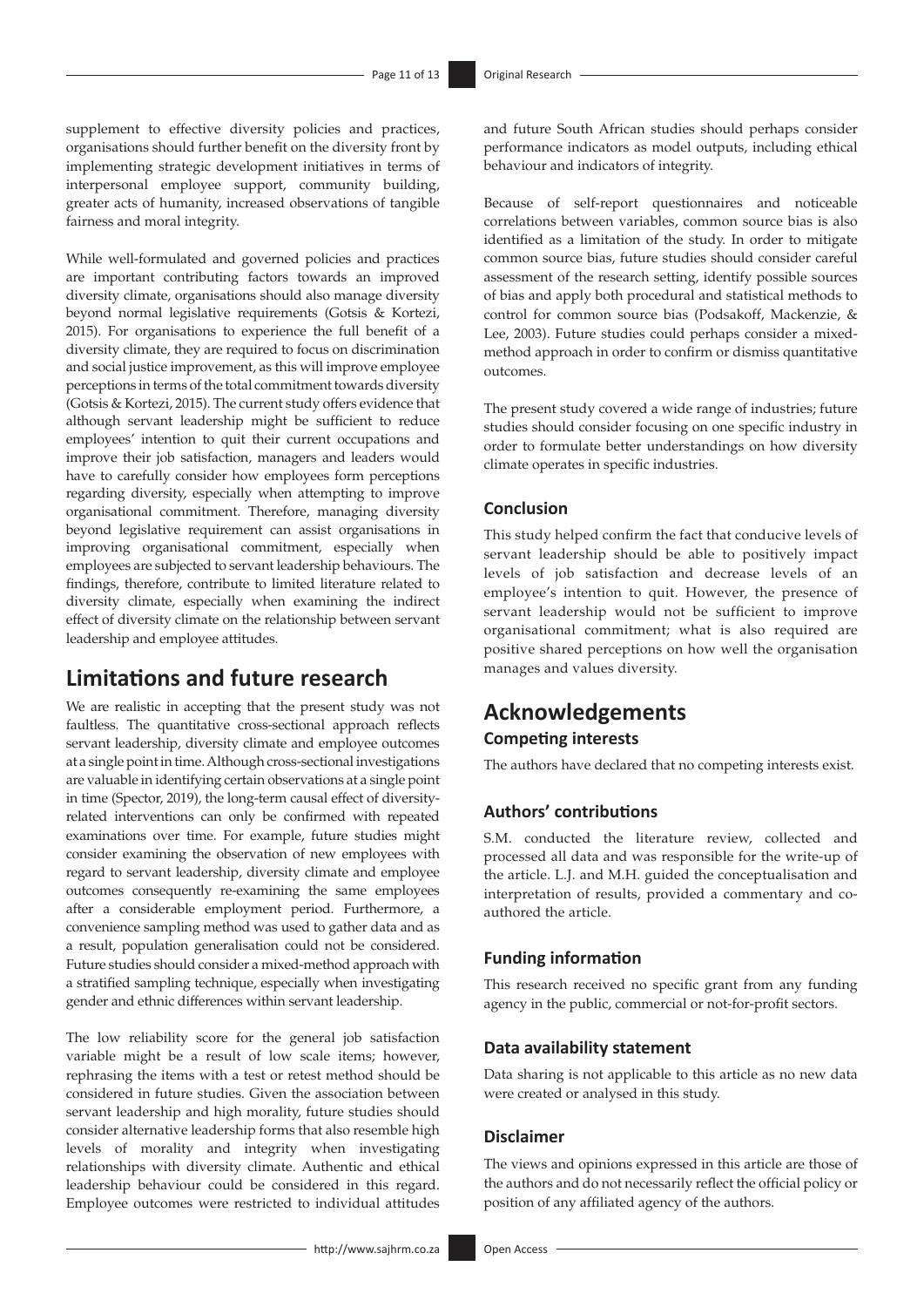# **References**

- Albrecht, S.L., Bakker, A.B., Gruman, J.A., Macey, W.H., & Saks, A.M. (2015). Employee engagement, human resource management practices and competitive advantage:<br>An integrated approach. Journal of Organizational Effectiven
- Allen, N., & Meyer, J. (1996). Affective, continuance and normative commitment to the organisation: An examination of construct validity. *Journal of Vocational Behaviour, 49*(3), 252–276. <https://doi.org/10.1006/jvbe.1996.0043>
- Anand, R., & Winters, M.F. (2008). A retrospective view of corporate diversity training from 1964 to present. *Academy of Management Learning & Education, 7*(3), 356–371. <https://doi.org/10.5465/amle.2008.34251673>
- Bakotić, D. (2016). Relationship between job satisfaction and organisational<br>performance. *Economic Research-Ekonomska Istraživanja, 29*(1), 118–130.<br><https://doi.org/10.1080/1331677X.2016.1163946>
- Booysen, L.A.E., & Nkomo, S.M. (2010). Gender role stereotypes and requisite<br>management characteristics: The case of South Africa. *Gender in Management:*<br>An *International Journal, 25*(4), 285–300. https://doi.org/10.1108 [17542411011048164](https://doi.org/10.1108/​17542411011048164)
- Boshoff, A.B., Van Wyk, R., Hoole, C., & Owen, J.H. (2002). The prediction of intention to quit by means of biographic variables, work commitment, role strain and psychological climate. *Management Dynamics, 11*(4), 14–28.
- Bothma, F.C., & Roodt, G. (2012). Work based identity and work engagement as potential antecedents of task performance and turnover intention: Unravelling a complex relationship. South African Journal of Industrial Psychol
- Brimhall, K.C., Lizano, E.L., & Mor Barak, M.E. (2014). The mediating role of inclusion: A longitudinal study of the effects of leader-member exchange and diversity climate on job satisfaction and intention to leave among child welfare workers. *Children and Youth Services Review, 40*, 79–88. [https://doi.org/10.1016/j.](https://doi.org/10.1016/j.childyouth.2014.03.003) [childyouth.2014.03.003](https://doi.org/10.1016/j.childyouth.2014.03.003)
- Brohi, N.A., Jantan, A.H., Sobia, A.M.S., & Pathan, T.G. (2018). Does servant leadership<br>style induce positive organisational behaviors? A conceptual study of servant<br>leadership, psychological capital, and intention to qui
- Budhram, T., & Geldenhuys, N. (2018). Combating corruption in South Africa:<br>Assessing the performance of investigating and prosecuting agencies. Acta<br>Criminologica: South African Journal of Criminology, 31(2), 23-46.
- Carter, D., & Baghurst, T. (2014). The influence of servant leadership on restaurant employee engagement. *Journal of Business Ethics, 124*(3), 453–464. [https://doi.](https://doi.org/10.1007/s10551-013-1882-0) [org/10.1007/s10551-013-1882-0](https://doi.org/10.1007/s10551-013-1882-0)
- Cerit, Y. (2009). The effects of servant leadership behaviours of school principals on teachers' job satisfaction. *Educational Management Administration & Leadership, 37*(5), 600–623.<https://doi.org/10.1177/1741143209339650>
- Chan, S.C., & Mak, W. (2014). The impact of servant leadership and subordinates' organizational tenure on trust in leader attitudes. *Personnel Review, 43*(2), 272– 287. <https://doi.org/10.1108/PR-08-2011-0125>
- Chatzoglou, P.D., Vraimaki, E., Komsiou, E., Polychrou, E., & Diamantidis, A.D. (2011).<br>Factors affecting accountants' job satisfaction and turnover intentions: A<br>structural equation model. Paper Presented at the 8th Inter Island. Retrieved from [https://www.researchgate.net/publication/257230548\\_](https://www.researchgate.net/publication/257230548_Factors_Affecting_Accountants’_Job_Satisfaction_a) [Factors\\_Affecting\\_Accountants'\\_Job\\_Satisfaction\\_and\\_Turnover\\_Intentions\\_A\\_](https://www.researchgate.net/publication/257230548_Factors_Affecting_Accountants’_Job_Satisfaction_a) [Structural\\_Equation\\_Model](https://www.researchgate.net/publication/257230548_Factors_Affecting_Accountants’_Job_Satisfaction_a)
- Chin, J. L., Desormeaux, L., & Sawyer, K. (2016). Making way for paradigms of diversity leadership. *Consulting Psychology Journal: Practice and Research*, *68*(1), 49–71.
- Chiniara, M., & Bentein, K. (2016). Linking servant leadership to individual performance: Differentiating the mediating role of autonomy, competence and relatedness need satisfaction. *The Leadership Quarterly, 27*(1), 124
- Choi, S. (2013). Demographic diversity of managers and employee job satisfaction. *Review of Public Personnel Administration, 33*(3), 275–298. [https://doi.](https://doi.org/10.1177/0734371X12453054) [org/10.1177/0734371X12453054](https://doi.org/10.1177/0734371X12453054)
- Choudhary, A.I., Akhtar, S.A., & Zaheer, A. (2013). Impact of transformational and<br>servant leadership on organizational performance: A comparative analysis.<br>Journal of Business Ethics, 116(20), 433–440. https://doi.org/10. [012-1470-8](https://doi.org/10.1007/s10551-012-1470-8)
- Coetzer, M.F., Bussin, M., & Geldenhuys, M. (2017). The functions of a servant leader. *Administrative Sciences, 7*(5), 1–32. <https://doi.org/10.3390/admsci7010005>
- Cohen, J. (1988). *Statistical power analysis for behavioural science* (2nd edn.). Hillside, NJ: Erlbaum.
- Colquitt, J.A., Lepine, J.A., & Wesson, M.W. (2011). *Organisational behaviour: Improving performance and commitment in the workplace* (2nd edn.). New York, NY: McGraw-Hill.
- Covey, S.R. (2006). Servant leadership: Use your voice to serve others. *Leadership Excellence, 23*(12), 5–6.
- Curtis, S., & Wright, D. (2001). Retaining employees: The fast track to commitment. *Management Research News, 24*(8/9), 59–64. [https://doi.org/10.1108/014091](https://doi.org/10.1108/014091​70110782964) [70110782964](https://doi.org/10.1108/014091​70110782964)
- Durrheim, K., & Talbot, K. (2012). The Princeton trilogy revisited: How have racial<br>stereotypes changed in South Africa? South African Journal of Psychology, 42(4),<br>476–491. <https://doi.org/10.1177/008124631204200403>
- Ehrhart, M.G. (2004). Leadership and procedural justice climate as antecedents of unit-level organizational citizenship behaviour. *Personnel Psychology, 57*(1), 61– 96.<https://doi.org/10.1111/j.1744-6570.2004.tb02484.x>

Field, A. (2009). *Discovering statistics using SPSS* (3rd edn.). London: Sage.

- Foster, C., & Harris, L. (2005). Easy to say, difficult to do: Diversity management in retail. *Human Resource Management Journal, 15*(3), 4–17. [https://doi.org/10.](https://doi.org/10.​1111/j.1748-8583.2005.tb00150.x) [1111/j.1748-8583.2005.tb00150.x](https://doi.org/10.​1111/j.1748-8583.2005.tb00150.x)
- Gonzalez, J.A., & Denisi, A.S. (2009). Cross-level effects of demography and diversity<br>climate on organizational attachment and firm effectiveness. Journal of<br>Organizational Behaviour, 30(1), 21–40. https://doi.org/10.1002
- Gotsis, G., & Grimani, K. (2016). The role of servant leadership in fostering inclusive organizations. *Journal of Management Development, 35*(8), 985–1010. [https://](https://doi.org/10.1108/JMD-07-2015-0095) [doi.org/10.1108/JMD-07-2015-0095](https://doi.org/10.1108/JMD-07-2015-0095)
- Gotsis, G., & Kortezi, Z. (2015). Critical studies in diversity management literature. *A review and synthesis*. New York, NY: Springer.
- Greenleaf, R.K. (1977). *Servant leadership: A journey into the nature of legitimate power and greatness*. New York, NY: Paulist Press.
- Hale, R.K., & Fields, D.L. (2007). Exploring servant leadership across cultures: A study of followers in Ghana and the USA. *Leadership, 3*(4), 397–417. [https://doi.](https://doi.org/10.1177/1742715007082964) [org/10.1177/1742715007082964](https://doi.org/10.1177/1742715007082964)
- Hayes, A.F. (2017). *Introduction to mediation, moderation, and conditional process analysis: A regression-based approach*. New York, NY: Guilford Publications.
- Hicks-Clarke, D., & Iles, P. (2000). Climate for diversity and its effects on career and organisational attitudes and perceptions. *Personnel Review, 29*(3), 324–345. <https://doi.org/10.1108/00483480010324689>
- Hofhuis, J., Van der Rijt, P.G.A., & Vlug, M. (2016). Diversity enhances work outcomes through trust and openness in workgroup communication. *SpringerPlus, 5*(714), 1–14. <https://doi.org/10.1186/s40064-016-2499-4>
- Hofhuis, J., Van der Zee, K.I., & Otten, S. (2012). Social identity patterns in culturally<br>diverse organisations: The role of diversity climate. Journal of Applied Social<br>Psychology, 42(4), 964–989. https://doi.org/10.1111
- Hu, J., & Liden, R.C. (2011). Antecedents of team potency and team effectiveness: An examination of goal and process clarity and servant leadership. *Journal of Applied Psychology, 96*(4), 851–862. <https://doi.org/10.1037/a0022465>
- Hunter, E.M., Neubert, M.J., Perry, J.S., Witt, L.A., Penney, L.M., & Weinberger, E.<br>(2013). Servant leadership inspires servant followers: Antecedents and outcomes<br>for employees and the organization. *The Leadership Quart* <https://doi.org/10.1016/j.leaqua.2012.12.001>
- IBM Corp. (2018). *IBM SPSS Statistics for Windows, version 25.0*. Armonk, NY: IBM Corp.
- Jackson, L.T.B. (2017). The mediating role of personal resources in the relationship<br>between transformational leadership and employee attitude. In C.A. Bisschoff, &<br>J. Jordaan (Eds.), 2017 International Business Conference
- Jackson, L.T.B., Van de Vijver, F.J.R., & Molokoane, D.H. (2013). A dualprocess model of diversity outcomes: The case South African police service in the Pretoria area. *SA Journal of Human Resource Management*, *11*(1), 1–13.
- Jaga, A., Arabandi, B., Bagraim, J., & Mdlongwa, S. (2018). Doing the 'gender dance': Black women professionals negotiating gender, race, work and family in post-apartheid South Africa. *Community Work & Family*, *0*(0), 1–16.
- Jang, J., & Kandampully, J. (2018). Reducing employee turnover intention through servant leadership in the restaurant context: A mediation study of affective organizational commitment. *International Journal of Hospitality*
- Jayne, M.E.A., & Dipboye, R.L. (2004). Leveraging diversity to improve business<br>performance: Research findings and recommendations for organizations<br>Resource Management, 43(4), 409-424.<https://doi.org/10.1002/hrm.20033>
- Joshi, A., & Roh, H. (2009). The role of context in work team diversity research: A meta-analytic review. *Academy of Management Journal, 52*(3), 599–627. [https://](https://doi.org/10.5465/amj.2009.41331491) [doi.org/10.5465/amj.2009.41331491](https://doi.org/10.5465/amj.2009.41331491)
- Joubert, Y.T. (2017). Workplace diversity in South Africa: Its qualities and management. *Journal of Psychology in Africa*, *27*, 367–371.
- Kaplan, D.M., Wiley, J.W., & Maertz, C.P. (2011). The role of calculative attachment in the relationship between diversity climate and retention. *Human Resource Management, 50*(2), 271–287.<https://doi.org/10.1002/hrm.20413>
- Kerstin, I. (2002). *Psychological contracts across employment situations* (Psycones). Stockholm: Institute for Working Life.
- Kgatle, M.S. (2018). Servant leadership: An urgent style for the current political leadership in South Africa. *Verbum et Ecclesia, 39*(1), 1–12. [https://doi.org/](https://doi.org/10.4102/ve.v39i1.1815) [10.4102/ve.v39i1.1815](https://doi.org/10.4102/ve.v39i1.1815)
- Kool, M., & van Dierendonck, D. (2012). Servant leadership and commitment to change, the mediating role of justice and optimism. *Journal of Organizational Change Management, 25*(3), 422–433. [https://doi.org/10.1108/09534811211228139](https://doi.org/10.1108/09534811​211228139)
- Leem, T.J. (2015). The relationship between servant leadership and the diversity of performance measures. *Indian Journal of Science and Technology, 8*(S1), 254–260. <https://doi.org/10.17485/ijst/2015/v8iS1/59023>
- Liden, R.C., Wayne, S.J., Zhao, H., & Henderson, D. (2008). Servant leadership: Development of a multidimensional measure and multi-level assessment. *Leadership Quarterly, 19*(2), 161–177. [https://doi.org/10.1016/j.leaqua.2008.01.006](https://doi.org/10.1016/j.leaqua.2008.​01.006)
- Luthans, F., & Avolio, B. (2003). Authentic leadership development. In K.S. Cameron & J.E. Dutton (Eds.), *Positive organisational scholarship* (pp. 241–258). San Francisco, CA: Berrett-Koehler.
- Madera, J.M., Dawson, M., & Neal, J.A. (2013). Hotel managers' perceived diversity<br>climate and job satisfaction: The mediating effects of role ambiguity and conflict.<br>International Journal of Hospitality Management, 35, 28